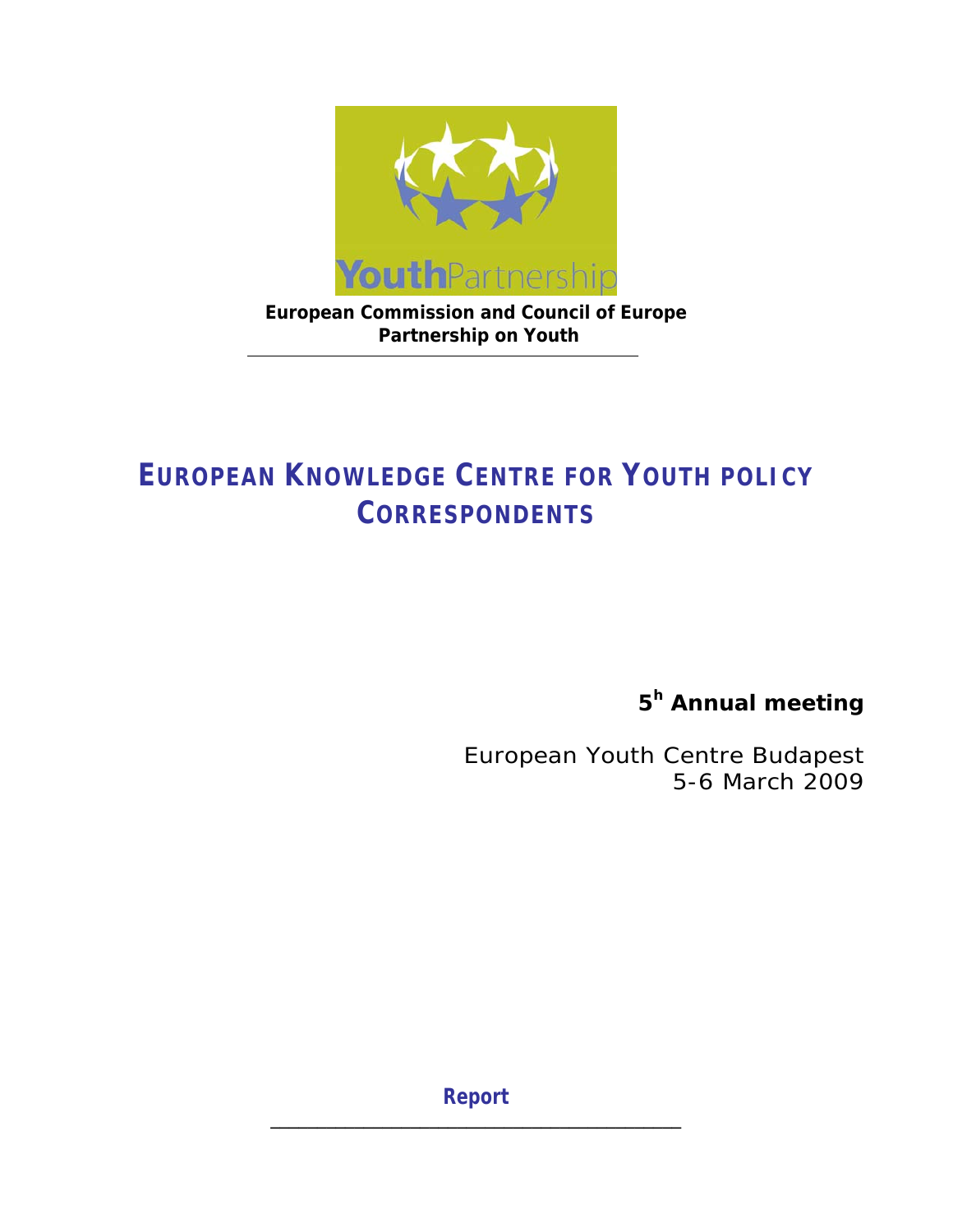## **I. Participants**

25 members of the network of EKCYP-correspondents participated at its  $5<sup>th</sup>$  meeting. The correspondents of Austria, Belgium, Bosnia and Herzegovina, Bulgaria, Estonia, France, Germany, Iceland, Italy, Lithuania, Malta, Moldova, the Netherlands, Romania, Russia, Serbia, Sweden, Turkey, United Kingdom were present. In the case of Hungary and the Slovak Republic the correspondent was represented by a close collaborator. (Participants list attached as Annex 2).

Karin Lopatta-Loibl attended the meeting on behalf of the European Commission and the Youth Partnership (which was the organiser of the meeting) was represented by Hanjo Schild, Carole Schnitzler (CS) and Philipp Boetzelen (PB).

## **II. Tour de table (Presentation and reporting)**

Following welcome words and presentation of the agenda by Hanjo Schild (HJS) and Karin Lopatta-Loibl (KLL), the participants were invited to briefly introduce themselves and to give some information on the state of arts regarding their contribution for EKCYP and the support structure for this duty on the national level. According to the presentation of the correspondents the breadth of their contribution depended to a large extent on the support received on the national level. For some correspondents the contribution to the EKCYP was part of their regular tasks within a national youth institute and fully supported by their hierarchy (e.g. The Netherlands, Germany, UK, Czech Republic, Slovak Republic, Sweden). In other cases the correspondent was working in the Ministry and therefore in a good position with regard to the gathering of information and awareness raising for EKCYP (Bulgaria, Italy, Latvia, Lithuania). For correspondents who worked as researchers the support provided varied considerably: some enjoy full support and are associated to national reporting exercises on youth (Flemish Community of Belgium, Austria) and others have been promised support but are still struggling for it (Malta, Turkey) or do not get sufficient or no support so far (Croatia, Hungary). These correspondents carry out their contribution for EKCYP on a purely voluntary basis.

Awareness with regard to the importance of reporting to EKCYP has to be raised among the national governments of the respective countries by the European Commission and the Council of Europe in order to guarantee that the goals for this year will be accomplished. Most countries are in between one of the three samples presented above.<sup>[1](#page-1-0)</sup> Following the tour de table HJS noted that the description of an ideal supportive youth structure as example of good practice could be a useful support tool to be given to national authorities by the Partnership (additionally to the country visits that have been offered previously). Karin-Lopatta Loibl thanked the correspondents and underlined the importance of existing good practices concerning a supportive national youth structure as it was the case in a number of countries. She also reminded that EKCYP was set up in 2005 in accordance with the EU member states requirements on a better understanding and knowledge of youth, gathered through the [Open Method of](http://youth-partnership.coe.int/youth-partnership/glossary.html#O)  [Coordination](http://youth-partnership.coe.int/youth-partnership/glossary.html#O) (OMC)..In the follow-up Member States committed themselves to improve knowledge on youth at European and national level.

# **II. Update on EKCYP activities and state of play concerning correspondent's contributions**

Philipp Boetzelen updated the participants of the meeting with regard to:

 $\overline{a}$ 

<span id="page-1-0"></span><sup>&</sup>lt;sup>1</sup> For further information on the correspondents working conditions please see a comprehensive report based on correspondent's descriptions of their working situation.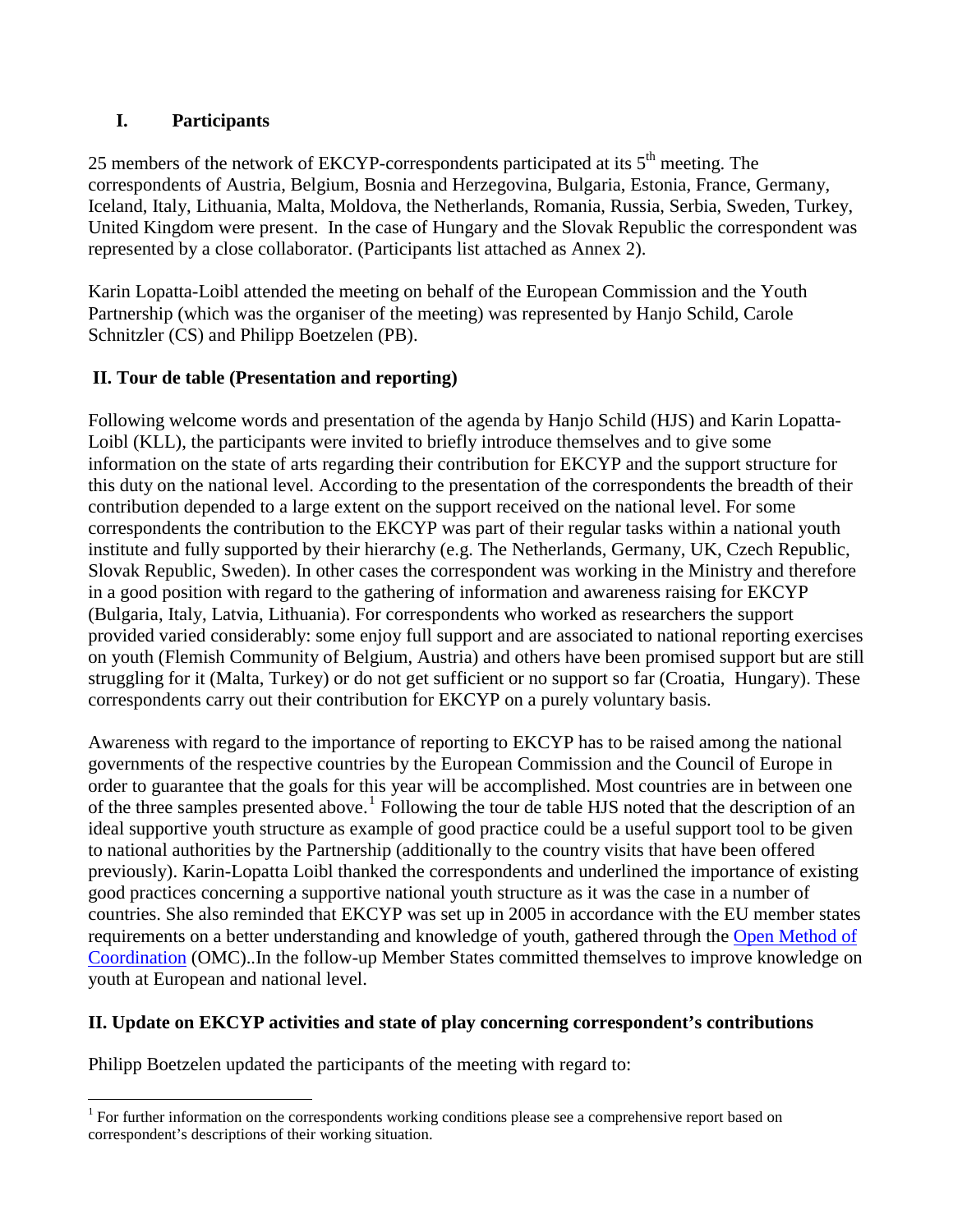• the number of EKCYP correspondents:

Currently the network consists of 40 correspondents; new nominations had been received in 2009 from Bosnia and Herzegovina and the Former Yugoslav Republic of Macedonia;

• the correspondents' knowledge provision on 2007 (see Annex 3):

exceptionally the deadline for the provision of questionnaires for the year 2007 was extended until December 2008; all questionnaires that had been received after that date would be made available in the section for 2008. The Partnership had received questionnaires from 20 countries and country sheets from 25 countries; PB notified that even if there were still a relevant number of countries missing, the contributions in 2008 reflected a positive trend as they largely exceeded those of the previous years. Additionally, 12 countries contributed to the data collection on transversal youth policy themes that had been commissioned to Turku University;

• the working schedule for 2009:

the revised deadline for contributions on the four WPY priorities (based on the existing "questionnaires") for the year 2008 was end of March; the individual country sheets should be updated whenever necessary. The next meeting of EKCYP-correspondents was scheduled for October 2009;

• EKCYP quality group 2008:

Three members of the EKCYP-correspondents network participated in the last meeting of the EKCYP-Quality Group where the relevance and increase of user generated content (library, good practice etc.), the cooperation with other actors and the improvement and completion of the section country information had been discussed. As a follow up activity of the Quality Group the Partnership drafted a strategy paper on the EKCYP which has been sent to the Partnership stakeholders for further consideration. The next meeting of the Quality Group was foreseen for November 2009; correspondents who would be interested in participation could raise their interest during the  $2<sup>nd</sup>$  annual meeting of correspondents.

## **III. Update on European Commission expectations with regard to EKCYP and EKCYPcorrespondents**

Karin Lopatta-Loibl updated the participants with regard to the political developments in the European Commission: at present the EC was analysing the feedback from the Member States (MS) on the White Paper priority "better knowledge and understanding of youth" and the results of a public online consultation on youth policy carried out end of 2008. The feedback of Member States was the last report from MS on the implementation of the four WP priorities agreed under the OMC and concluded a cycle of youth policy development which started in 2001. The evaluation of the feedbacks will be published as an annex of the new Commission Communication "*Youth: Investing and empowering"* to be adopted after Easter. In the future, the priority Better Knowledge would be absorbed by the major strategy of evidence based youth policy and should become a tool instead of being treated as a detached priority theme.

The attitude of the MS (included in the feedback on the WP priority Better Knowledge) towards EKCYP was generally positive but expectations were high concerning it's further development. Following a mini-assessment of this tool by the European Commission, it was decided to give it a new dynamic; the takeover of this file by Karin Lopatta Loibl could be interpreted as a positive sign in this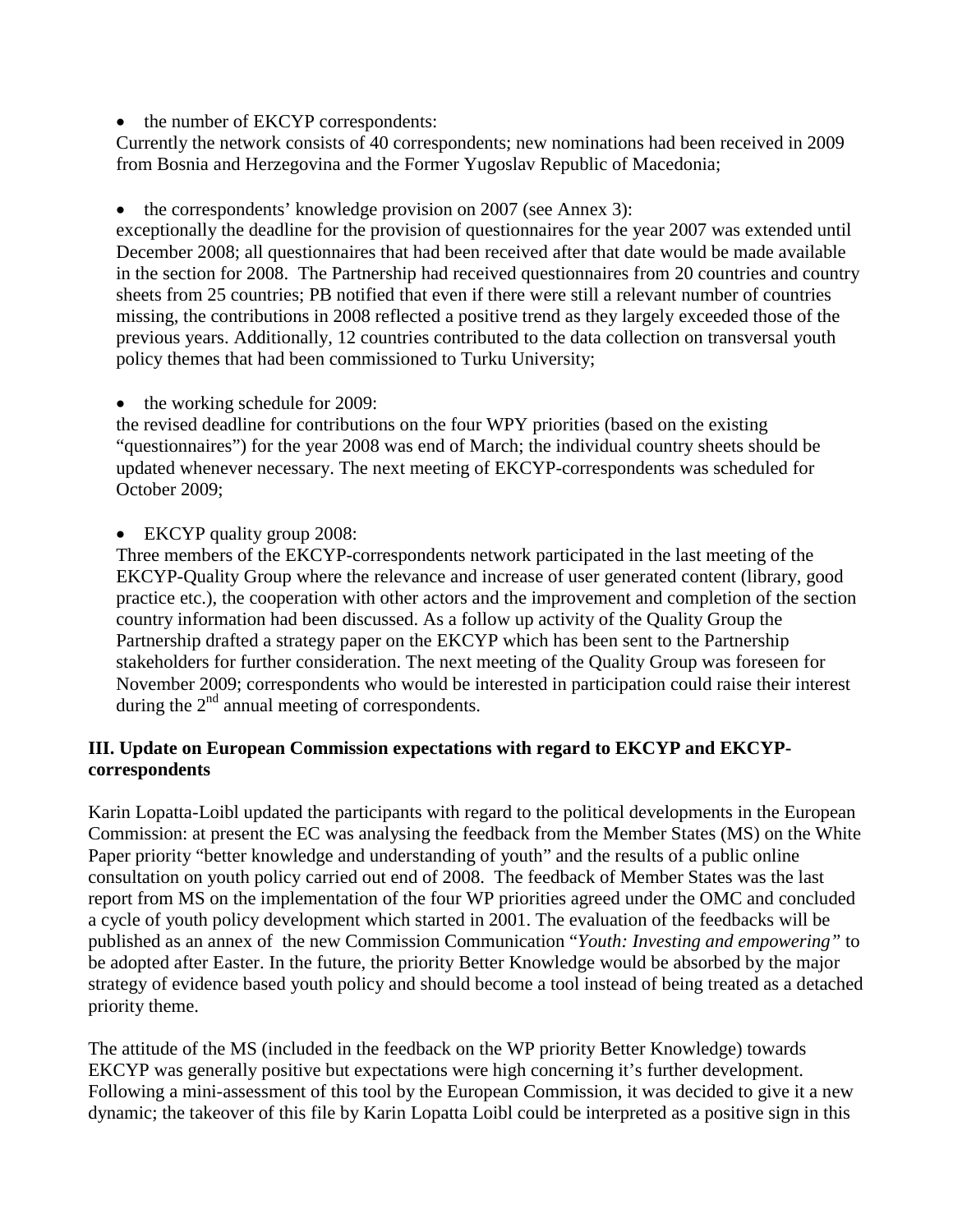respect. However and as it was stated in the last meeting of the EKCYP Quality group, the Commission was missing information on transversal youth policy issues, comparative research and a broader knowledge base. To give an example, KLL stated that at present EKCYP could not be used in a satisfying manner for briefings as information contained is not complete.

She proposed the following improvements to be achieved in 2009 and 2010:

- the section country information (questionnaires on WP topics and country sheets) should be completed by all countries before the end of spring  $2009^2$  $2009^2$
- the section country information should be extended by four new policy areas further to the European Youth Pact (employment, living conditions and lifestyles, social inclusion and attitudes) before the end of 2009; the Partnership will outsource the interpretation of the raw data delivered by an external provider at the end of 2008
- more (comparative) research should be provided in the EKCYP-database (to be achieved in 2010)
- The availability of correspondents should be enhanced.

Correspondents should discuss these objectives within their structures in order to be given the necessary support by their institution. Having said this, KLL called upon the correspondents to upload research documents, especially research with a comparative European focus. Complementary to the uploading by users and correspondents she mentioned cooperation with Eurostat as suitable strategy for providing more European wide research data. Moreover cooperation with European Commission think tanks as [BEPA](http://ec.europa.eu/dgs/policy_advisers/index_en.htm) could be of added value in this respect. In the field of education EURYDICE could be a valuable partner for further knowledge provision.

## **VI. Discussion on best ways to achieve the expected results**

Several correspondents reacted to the input given by KLL:

 $\overline{a}$ 

- Jasmin Jasarevic mentioned that an overview about available questionnaire information/research studies in form of an excel document would be useful;

- Manfred Zentner (MZ) confirmed that further cooperation with other information providers would be of added value but that it was not the role of correspondents to address the relevant institutions on European / international level (i.e. Eurostat). He argued that comparative research was interesting and useful but very cost intensive and therefore not widely carried out. He added that at the beginning of its existence the network of researchers had already drafted several trend reports on youth.

- Jon Sigfusson promised to contribute to EKCYP by uploading the results of a study on youth which was carried out on a yearly basis and available in English.

- According to Stefania Rota, the correspondents should be provided with a password for Eurostat by the European Commission or the Partnership as it was subject to fees. She saw this as a helpful support measure for the correspondents.

<span id="page-3-0"></span> $2^{2}$  Taking into account that according to the different political framework commitment of CoE member's states remains on a voluntary basis.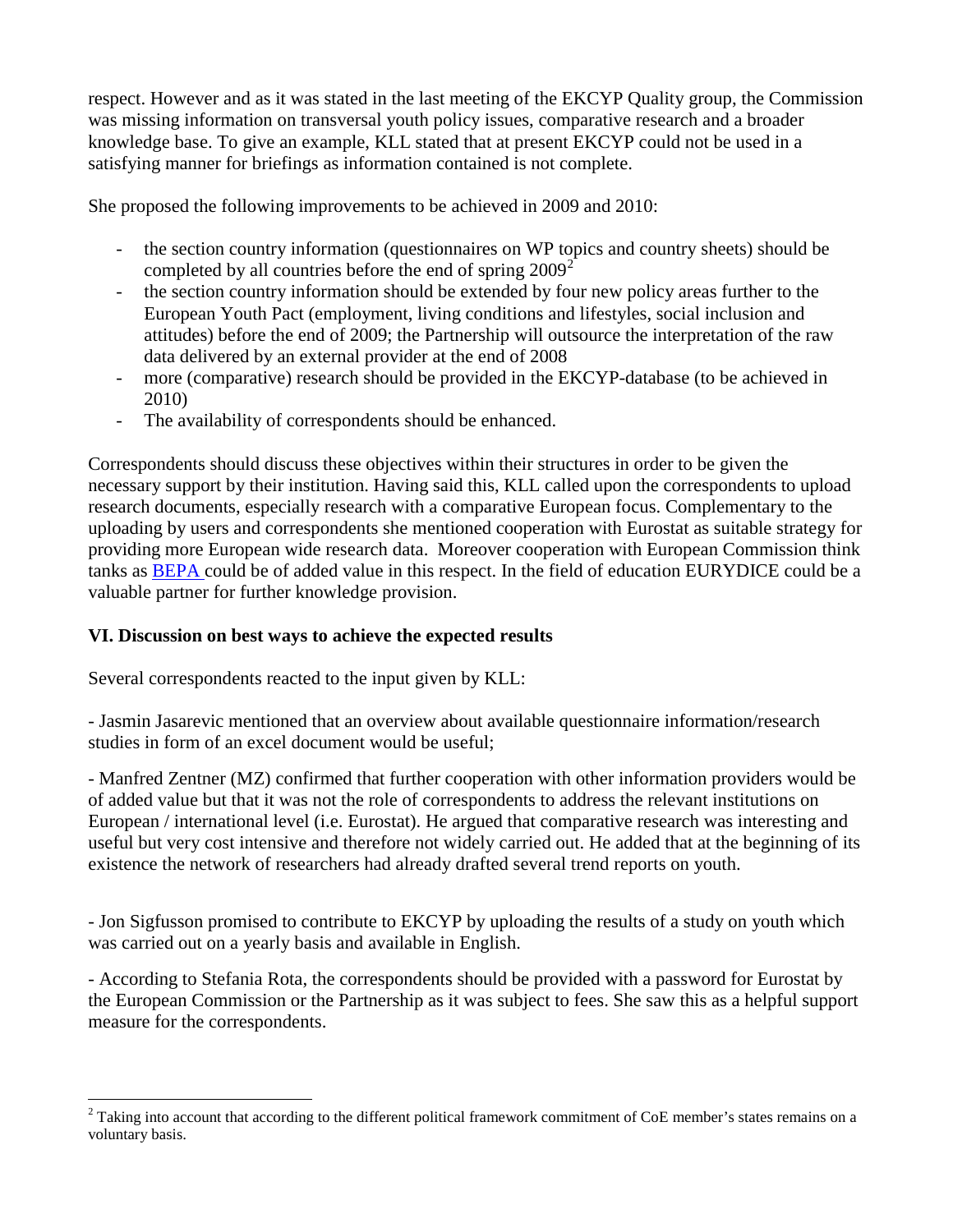- Pink Hilvedink (PH) emphasized that in cases where this was necessary, the Ministries should be reminded of their obligations by the European institutions as EKCYP-correspondents were already doing it. Regarding the correspondents contribution to the Youth Pact priorities she reminded that as they were treated by another Ministry it was difficult for the correspondents to get access to relevant data. And with regard to comparative studies she added that beyond the question of funding such studies would depend on the interest and needs of each country. Cooperation with the network of researchers could be a suitable means for the development of comparative studies.

Manfred Zentner added that at the beginning of its existence the network of researchers had already drafted several trend reports on youth.

- Edgar Bajaruns asked about further guidelines with regard to the need of information related to the Youth Pact; he mentioned that MS were asked for Youth Pact related information in 2007 but no follow up had been received on this by the MS.

In a reaction to correspondents inputs KLL stated that solutions to these problems should be indicated. With regard to the missing funding for comparative research on youth she referred to the funding made available by the European Commission Framework Programmes. From side of the correspondents it was stated that obtaining a grant from the EC FP required a huge investment in terms of time; given the runtime of FP 6/7 research projects (3 years) they were not seen as the appropriate tool to find out more about European trends rather than for deepening knowledge about long term tendencies.

## **V. Presentation and discussion of country fact sheets on transversal topics**

Carole Schnitzler presented the layouted version of country fact sheets on transversal youth policy topics (Social Inclusion, Living conditions & life styles, Attitudes, employment) and the way they will soon be displayed on the website [see at: [http://youth-partnership.coe.int/youth](http://youth-partnership.coe.int/youth-partnership/ekcyp/Countryinformation2)[partnership/ekcyp/Countryinformation2\]](http://youth-partnership.coe.int/youth-partnership/ekcyp/Countryinformation2)

P. Boetzelen informed that at present the data delivered by an external service provider (Turku University of Applied Science) were undergoing a general check and would then be published on the EKCYP. Moreover the interpretation of data should be outsourced to experts familiar with the respective topics. Following a short discussion it was decided that the update of Turku data would be done by the Partnership in cooperation with external experts, whereas the correspondents should deliver a synoptic introduction to the data provided in the country fact sheets. It was seen as necessary to improve the usability of this information; according to Manfred Zentner it would also contribute to visibility of EKCYP on the national level. However, he questioned the feasibility and necessity of a yearly update of the data on transversal policy themes.

## **VI. Extension of the country information by new priority topics of the European Commission**

With the upcoming Commission Communication *Youth: Investing and empowering* new fields of action will be added to the current priority topics and should be reflected in the EKCYP, especially the section country information. However, discussions at that stage how information on the new topics could be provided would be premature because the content of the Communication was still in development.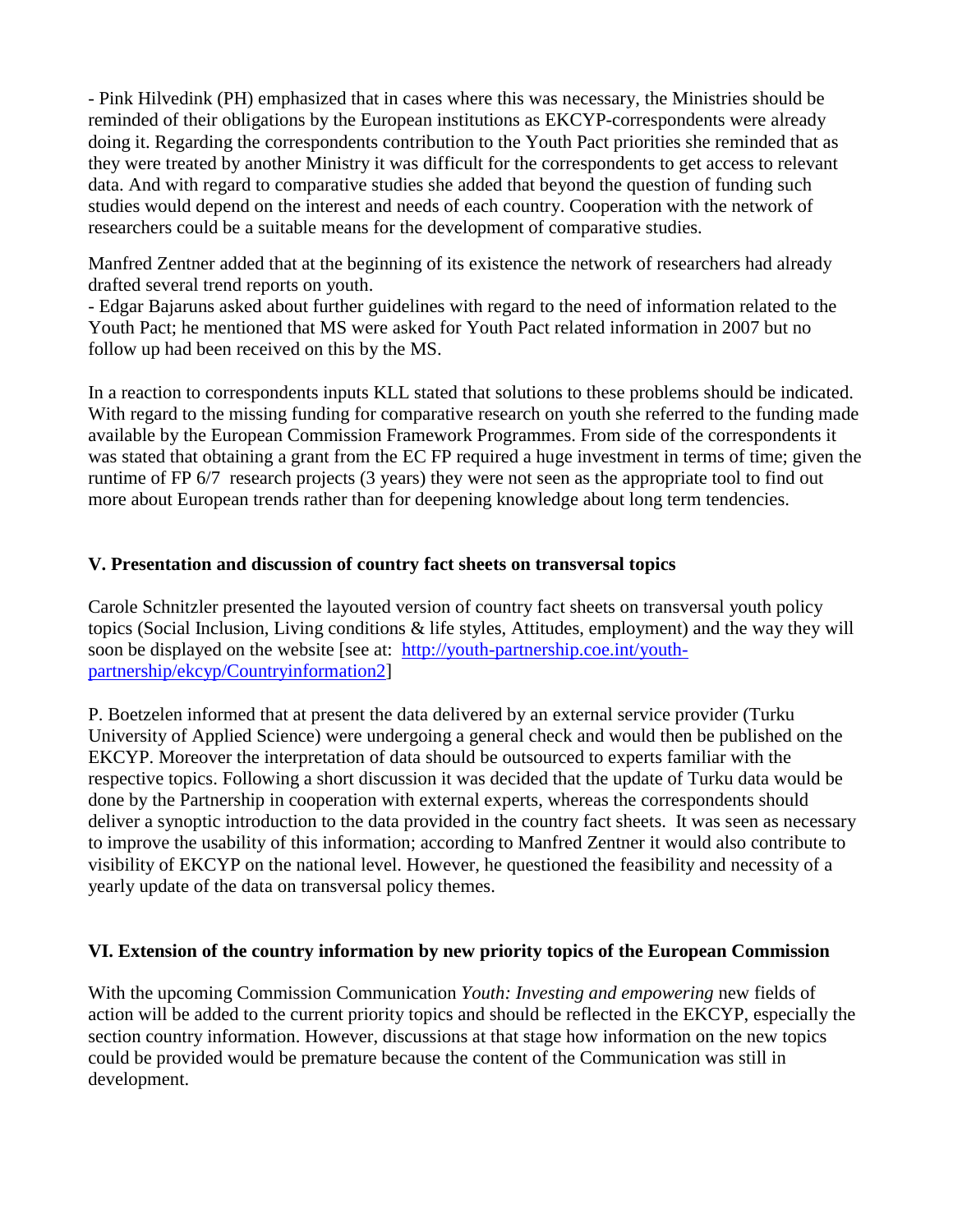MZ argued that he felt nevertheless that it was an issue to be discussed by the correspondents as the EKCYP in his opinion ought to be more than an instrument for providing knowledge about EU youth policy topics, especially taking into account that the network also consisted of CoE member states.

HJS agreed but said that as this meeting was already quite charged and that the further proceedings should be rather discussed in the autumn meeting. Already now documents could be uploaded on the new priorities and the network members should think about steps to provide further knowledge on the new topics.

## **VII. Discussion on role of EKCYP-correspondents:**

HJS clarified the future contributions that were expected by the correspondents. According to priorities these are:

- a) Contribution to the section country information comprising the country sheet on youth policy and underlying structures, the filled questionnaires on the WPY priorities, and providing further data and an introduction<sup>[3](#page-5-0)</sup> (to be validated by the Ministry) for the country fact sheets on transversal youth policy issues
- b) Uploading of relevant research and policy documents on the EKCYP database
- c) Completion of the expert portfolio
- d) Contribution to other features of EKCYP (Database of good practice, discussion forum)

He underlined that the Partnership was aware of the limits concerning the time available for contribution to EKCYP and emphasized that a political solution (consisting in more support for the correspondents) needed to be found to remediate this situation.

Several correspondents reacted to the expectations laid down by HJS and required that a more formal request concerning the time to be spent by the correspondents on EKCYP could be communicated to the Ministries together with the EKCYP-correspondents job description. It would clarify better the expectations with regard to contribution from the national level via the nominated EKCYPcorrespondent.

Johan Lycke (Sweden) raised the question if an every year reporting on the WP topics would be realistic given that there were new topics expected?

According to KLL this meeting would be the proper occasion to anticipate how the correspondents duties could be fulfilled in the future and if needed discuss necessary modifications, as for example the shortening of questionnaires.

Edgars Bajaruns (Latvia) wondered about how Council of Europe priorities as for example Human Rights could play a bigger role in EKCYP in the future. HJS explained that the Council of Europe did not play a strong role in the development of EKCYP but that this might well change as with the Agenda 2020 there are new guidelines for Council of Europe youth policy.

<span id="page-5-0"></span><sup>&</sup>lt;sup>3</sup><br><sup>3</sup> Introduction to cross sectorial data on employment, Living conditions and lifestyles, social inclusion and attitudes reflecting the situation on the national level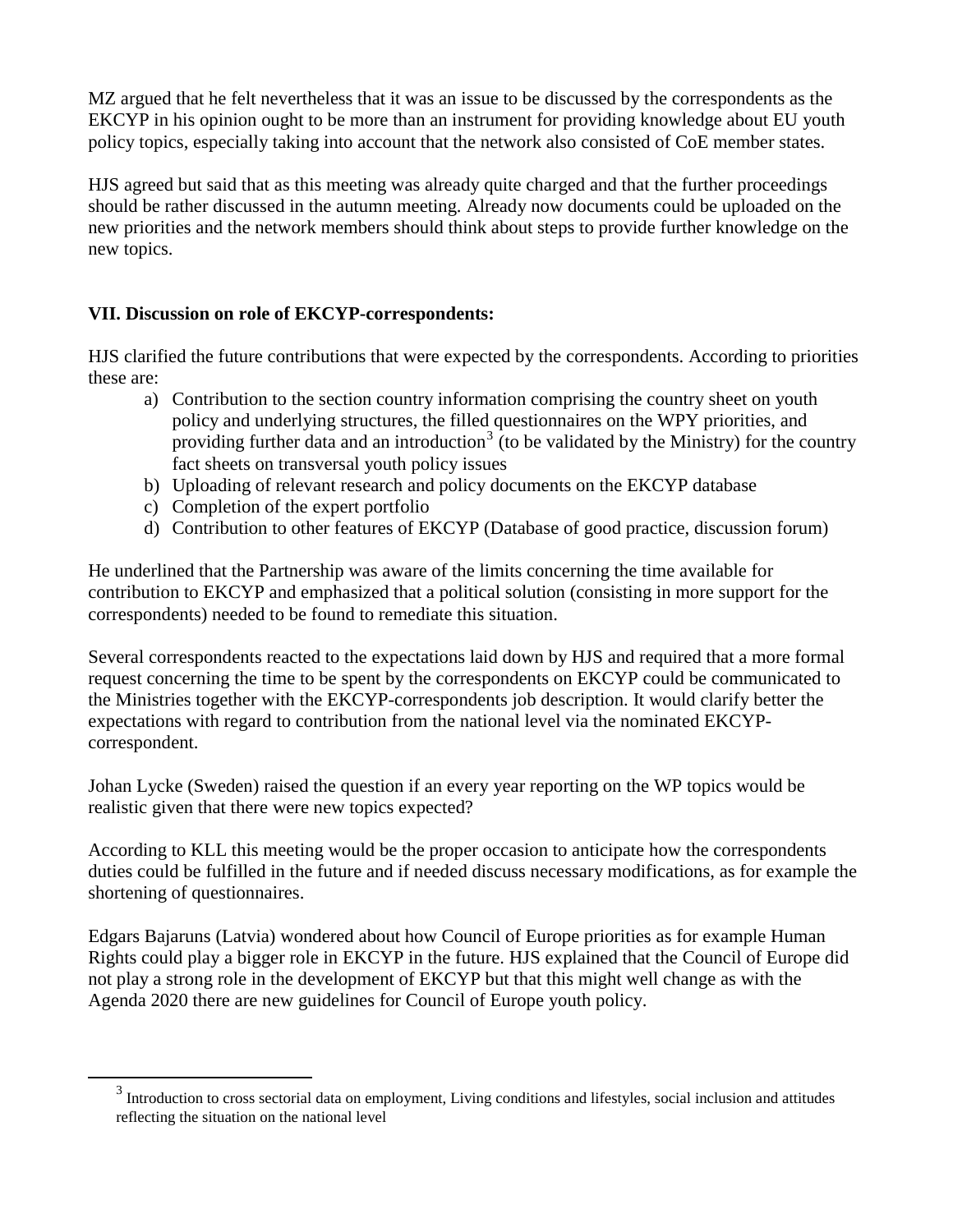Following the question of several correspondents if yearly answering of questionnaires was meaningful, Philipp Boetzelen supported the proposal of modifying the rhythm of annual reporting with regard to the questionnaires as in most countries relevant data were not collected every year and therefore not available for the correspondent.

HJS confirmed that there could be an update of the questionnaire answers every two years unless anything relevant would change before. The Partnership in cooperation with correspondents should be checking the questionnaires on which questions might need to be updated more often. With regard to missing data he stated that awareness should be raised on themes to be studied/ investigated by the national authorities; additionally the EKCYP-correspondents and members of the researchers network should dedicate some time in their next meeting to identify the gaps and discuss how these could be filled. In view of the upcoming additional policy priorities the present questionnaires might need to undergo another simplification. New ones might need to be developed on the transversal youth policy topics (see point V).

PH asked if there were any standard setting guidelines with regard to answering questionnaires; P. Boetzelen underlined that guidelines on the questionnaires had been prepared in 2006 and would need to be updated according to the latest version of the questionnaires.

## **VIII. Role of correspondents with regard to other features**

Carole Schnitzler showed the features of EKCYP which where not part of the section country information (Documents database, News, Good Practice, Expert database) and explained how correspondents could contribute to these features. HJS announced that the Good Practice database should be extended by other priority topics, notably the transversal youth policy priorities. With regard to the definition of good practice for the EKCYP there are some criteria available online [http://youth](http://youth-partnership.coe.int/youth-partnership/ekcyp/goodpractices_1)[partnership.coe.int/youth-partnership/ekcyp/goodpractices\\_1](http://youth-partnership.coe.int/youth-partnership/ekcyp/goodpractices_1). Experts are expected to asses and decide autonomously if their proposed project fulfils these criteria. Projects which have been recognised as good practice on the national level could as a rule also be classified as good practice for the EKCYP. Concerning the expert database HJS could imagine to further develop this tool into a "Who is who in European Youth policy" where relevant experts in the fields of European youth policy research and training could be represented.

#### **IX. Cooperation with other national/international partners/institutions related to the further knowledge provision in EKCYP**

HJS informed that cooperation was already on the way or in construction with the following international actors:

- European Youth Forum (YFJ): YFJ has always been invited to the Quality Group meetings, has uploaded YFJ policy documents on EKCYP and will further contribute to visibility by raising awareness among national youth councils.

- International Network on Youth Research (INYR): The organisers of INYR have expressed their interest to use EKCYP for preparation and follow up of their next meeting; in that context there should be also an open forum for discussions around a chosen youth policy priority. According to HJS, such a use of EKCYP as a resource could be a model for cooperation with other actors.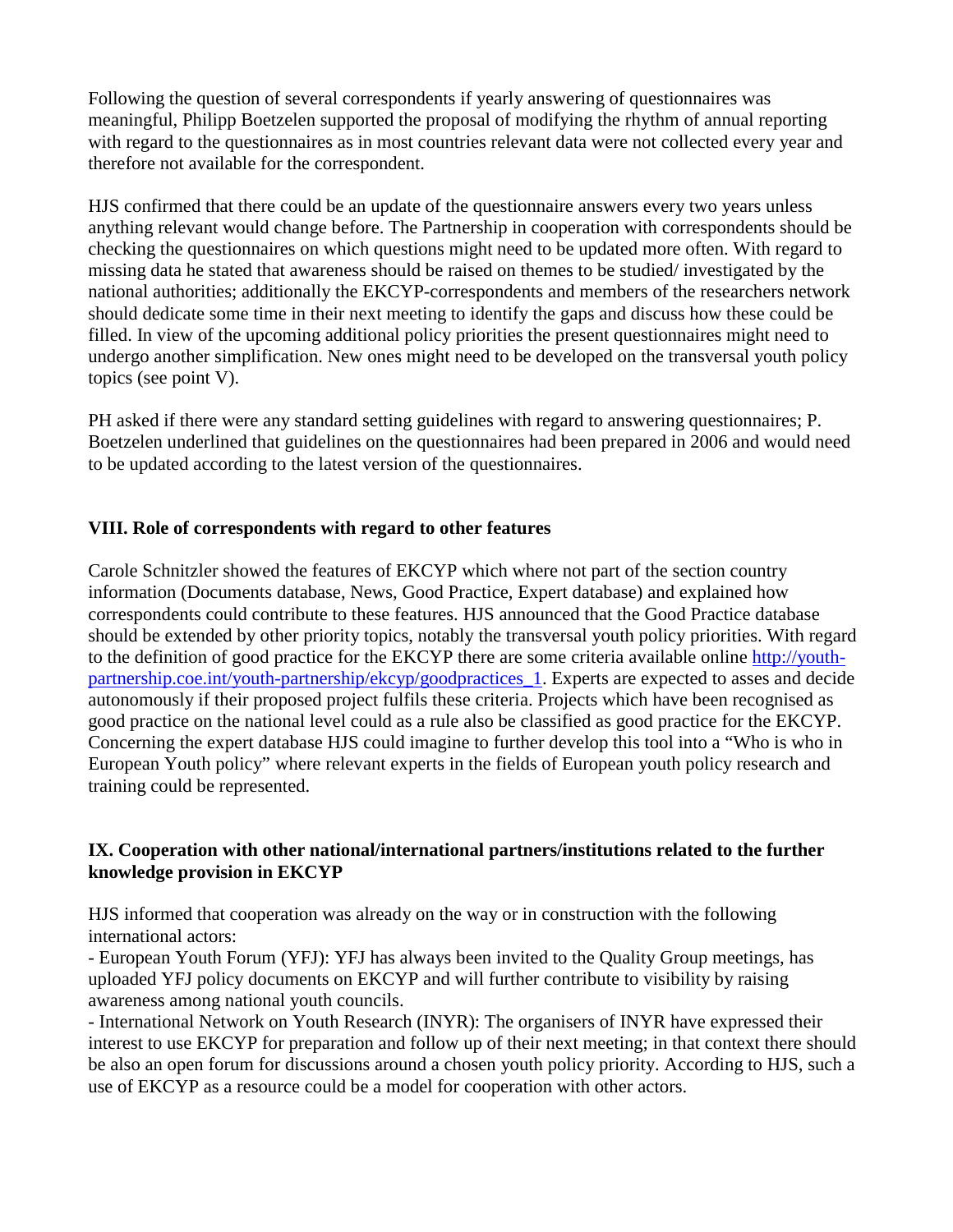- EURODESK: Cooperation with Eurodesk should be strengthened; so far Bob Payne, the (former) director of from Eurodesk had been invited to the Quality Group meetings of EKCYP and the Partnership was present at European events on youth information (co-)organised by Eurodesk.

- Asia-Europe foundation (ASEF): Discussions have been started with ASEF on how cooperation could mutually benefit both sides.

- North-South Centre of the Council of Europe (NSC): with the youth activities of the NSC being administered by the Partnership as from 2009 there should be a stronger link between the Partnership website/EKCYP and the NSC activities.

Following the presentations of cooperation activities under way PH asked if there was any cooperation agreement with ERYICA and MZ proposed that EKCYP-correspondents could be in contact with the national member of ERYICA.

KLL encouraged correspondents to strengthen cooperation partners on the national level and lobby for a link to EKCYP on their institutions website in order to contribute to its notoriety.

# **X. Working groups on working time and promotional activities:**

As several correspondents had judged that it was important to specify the working time in communication with national authorities it was decided to split in four working groups for the exchange on the amount of time needed for the correspondent's duties (a) and on how the EKCYP could be further promoted (b).

The results of the working group with regard to the correspondent's **working time** were as follows:

- a) EKCYP-correspondents working time:
- working time invested by correspondents varies strongly, from 1 week 2,5 month a year
- working time depends if the correspondents works alone or can rely on one or several contributors (case of Sweden)
- in the first year of joining the EKCYP the working time is considerably higher as answers to all questions have to be gathered, contacts need to be established and sources of information to be found; in the following years the work is mostly limited to updates (unless new topics are added).
- The size of the country and availability of data influence the amount of time to be invested and goes up to two months for the preparation of a country sheet.
- The meetings of correspondents have to be included; they account for 3 working days/meeting.

The results of the working group with regard to **promotional activities** were as follows:

- b) Ideas for fostering promotion of EKCYP
- Branding of EKCYP on publications; if a research publication is published logo of and links to EKCYP features could be placed including a short text on the feature and it's added value
- Translation of leaflets was seen as useful for some countries; however main information provided on the website would remain in English
- EKCYP should be added to correspondents E-mail signature
- The national country sheet could be published on the website of EKCYP-correspondents institution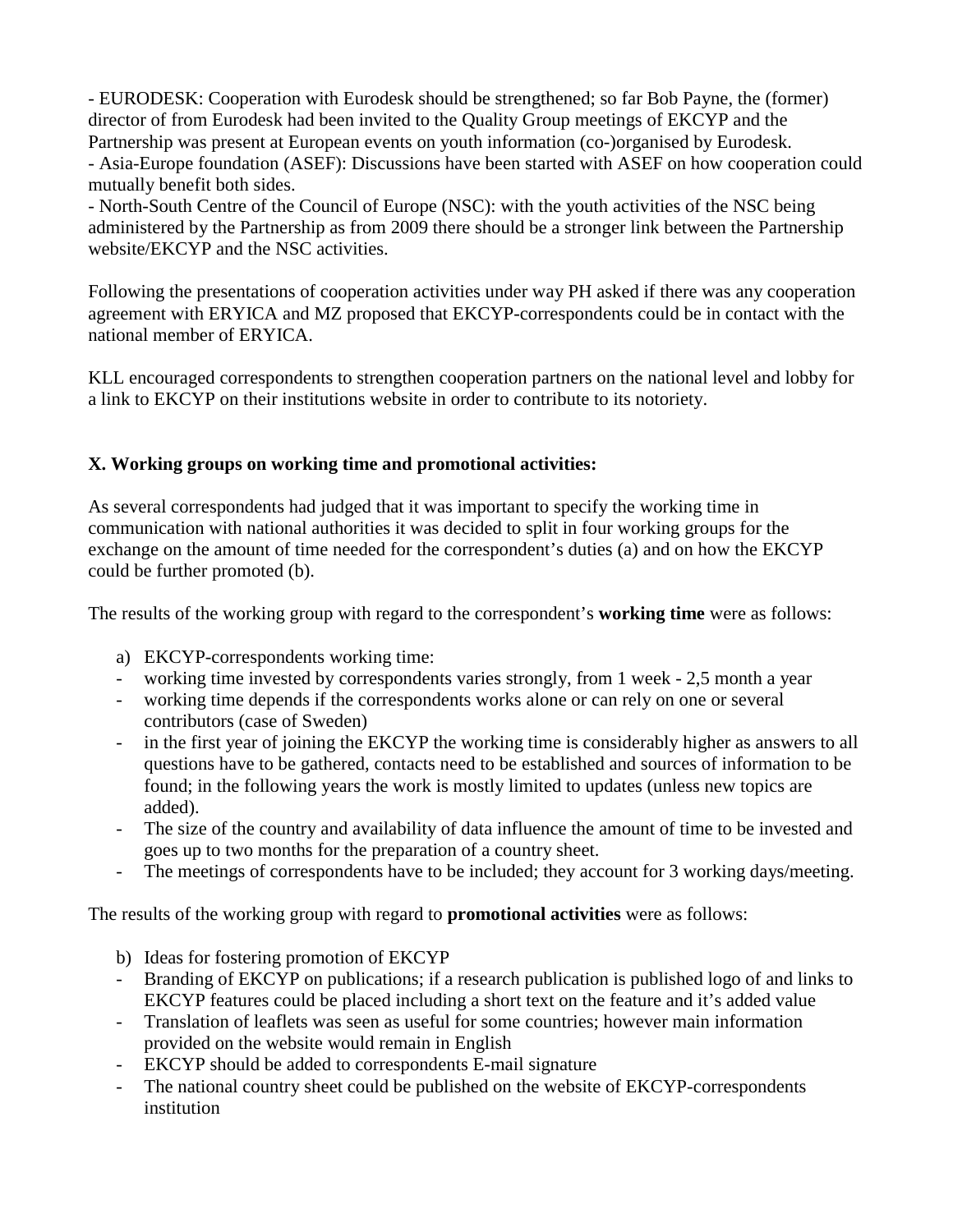- Awareness raising to national authorities, e.g. through official letters with reports on the EKCYP-correspondents meetings and their results. Authorities should be aware about meeting as and discussions
- Spread of information within national research networks and across different international research networks and conferences
- Using posters to raise attention and informing about the tool in face to face communication
- If information about a country is provided the should be a hint/link to the EKCYP country information
- A printed publication going beyond the leaflet and explaining in detail the use of the tool would be useful
- Articles to be published in journals or newsletters on the national level.

Generally further information about the users and their use of EKCYP would be useful for targeting promotion activities

#### **XI. Information exchange on projects and developments concerning the provision of knowledge on youth on national and on pan-European level:**

- Italy: Stefania Rota presented a telephone survey among young people on (European) elections.

- Lithuania: Aurelija Reinykite informed about the construction of a national researcher network with a grant of the European Social Fund.

- Latvia: Edgars Bajaruns showed the new national youth portal of Latvia which provides as a remarkable element a Google map on youth centres and youth information centres in the country [\(see good practice entry in EKCYP\)](http://www.youth-partnership.net/youth-partnership/goodpractices/areas/information/goodpractice_3.html).

- Estonia: Marti Taru presented three research projects:

- Evaluation of Youth in Action Programme (part of an evaluation study conducted in 10 countries)
- Estonian Youth monitoring report
- Evaluation of youth work in Estonia (aiming at development of a quality management system )

- France: Jean Claude-Richez informed about

- a study carried out on young people and technology
- a qualitative research on participation at the local level
- a forthcoming youth values report (carried out every 5 years)

- Belgium: Nicole Vettenburg said that her institution had applied for funding from 7th Framework Programme for two projects related to European citizenship.

## **Conclusions and closing of the meeting**

In her closing words Karin Lopatta-Loibl thanked the correspondents for their proposals concerning promotion and further development of the EKCYP and confirmed that further awareness raising with regard to the added value of EKCYP was necessary in the European Commission as well as on national